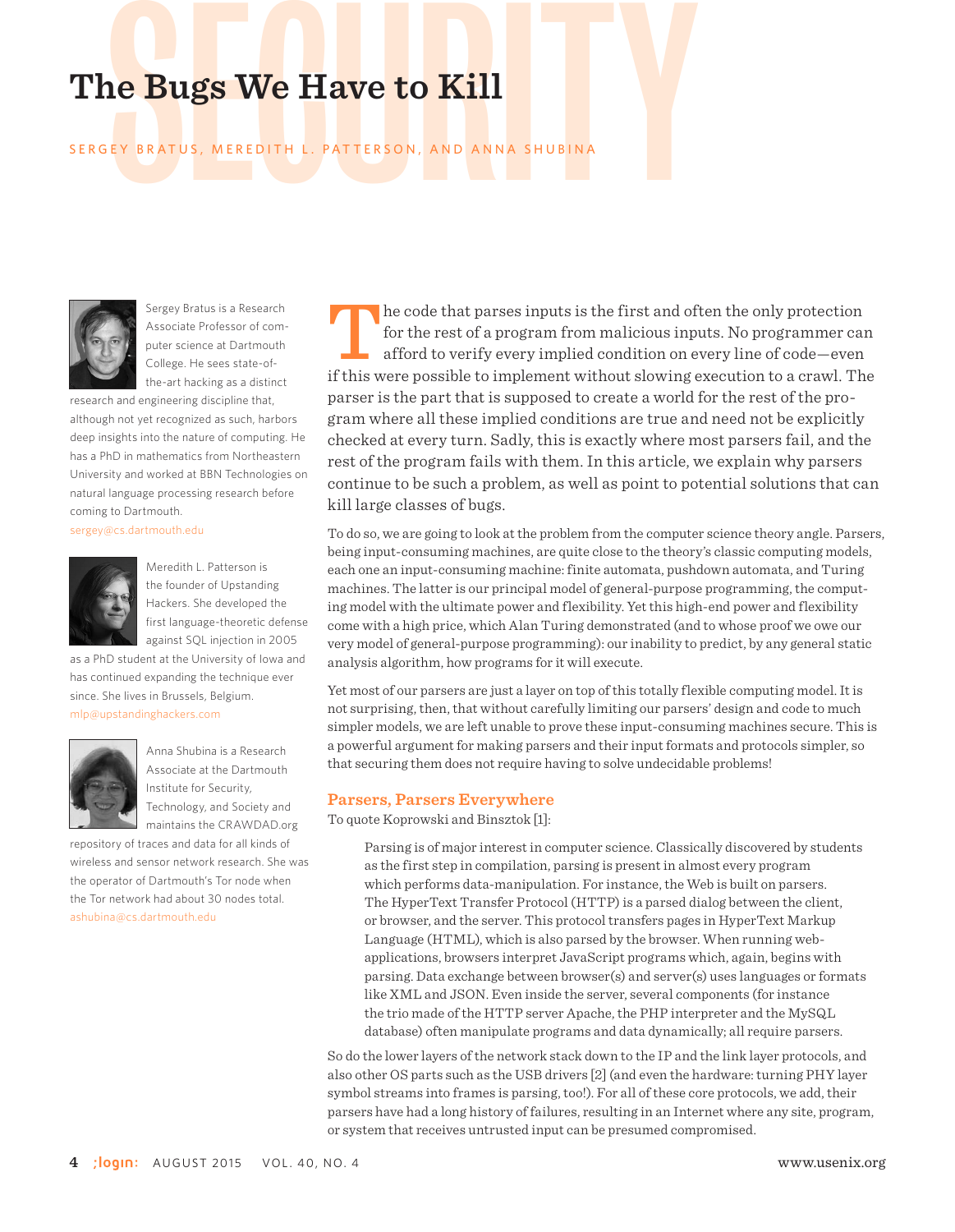While we may believe in special programmers who write socalled critical software with the care and precision the rest of our tribe lacks, where are these secret coding schools training such ninjas? And if these programmers are so few and far between, can we really expect them to scale? Neither collective insanity nor collective negligence are comfortable to contemplate, but so we must as our reliance on software grows.

Perhaps we don't care nearly enough. After all, every C programmer experiences thousands of segfaults while learning the language and sees that the world doesn't collapse, nor does the computer suddenly become hostile. It certainly is annoying when programs crash, but it's easy enough to restart them—with an automatic watchdog, if need be. Indeed, few of us suspect how often embedded software in our devices gets restarted.

This habituation to crashes doesn't serve us well. It forms a false perception that "bugs are just bugs," and systems that engineer around them rather than fix them can be trustworthy, except in rare and exotic cases. But, in fact, this is where the common programming intuition lets us down badly.

A segfault is a would-be corruption of memory or state, an unexpected, out-of-type memory reference that got caught. It is eminently observable and doesn't result in much computation beyond the error. Therefore, it's easy to assume the same thing about any memory corruption—unless one is familiar with just how complete a programming environment a simple memory corruption can create for an attacker, and how far and wide beyond its expected execution paths a program can run after a memory corruption.

It's natural for programmers to view the executable binary generated from their programs through the prism of their source code. In that view, functions do not get jumped into sideways, nor are they called from locations other than their explicit call sites; variables retain their values unless assigned to by name or by reference; assembly instructions cannot spring into existence unless somehow implied by the code's semantics; and so on.

As attackers know, all of these expectations are false. In the gap between these expectations and the actual reality of binary execution at runtime, entire modes of programming sprang up. Around 2000, hacker researchers demonstrated that if one manages to overflow the program stack with what looks like a sequence of stack frames, one can construct arbitrary programs that will successfully execute in the corrupted process [3]. In 2007, an academic paper by Hovav Shacham [4] made this understanding precise by proving that a typical process is in fact a Turing-complete environment for such programming.

However, this kind of bare-boned exploit programming likely still feels too exotic for most programmers. Its power can only be experienced through practicing it, and most of us have our

hands too full with the programming we need to do to pick up another, weirder kind of programming. So we'll need to approach it with a different set of intuitions, which are closer to the classic computer science than hacking (although, as we will see, here hacking comes very close to the very foundations of computer science).

#### **When Programs Crash, Where Do Their Proofs of Correctness Go?**

C. A. R. Hoare developed the beginnings of the axiomatic proofsof-correctness theory for programs in 1968. Owing to this theory, we see programs and their modules, functions, and constructs such as loops in terms of preconditions and postconditions, and chain these for proofs. Whenever such a chain can be constructed for the entire program, starting with its individual operations and statements, and the initial precondition is the atomic "True" (i.e., there are no additional preconditions), we say that we have proven the program's correctness (no matter what the inputs or the state of the rest of the world). Although few programmers actually end up proving their programs, generations of programmers have been taught to think of their loops and branches in terms of preconditions and postconditions. We intuitively understand the *P {Q} R* notation even if we don't use it explicitly, That is, given preconditions *P* and code *Q*, postconditions *R* are assured.

But do we stop to think what happens when instead of *P* our code  $Q$  gets some  $P' \neq P$ ? What will code  $Q$  be able to compute in that case? How far would possible conditions *R* in *P {Q} R* vary? Our intuition, based on axiomatic programming, does not tell us that—while an exploiter's intuition is all about it.

Some of our best theoretic means for achieving predictable code behavior, such as Proof-Carrying Code (PCC) and programming language safety guarantees, are of little help against the divergence in preconditions. For PCC, we can only be sure of what the code does if it's run within its specification [5]; otherwise, the proofs it carries do not preclude it from entering an unexpected "weird" state. The language-based guarantees rigorously proven on the source code can be broken either by the language's runtime implementation [6] or by compiler optimizations [7].

For parsers and the code that receives parsed input data, this question is even simpler: What happens when the inputs that hit the parser are invalid and unexpected? What will the parser itself compute then? If allowed through to the rest of the code, what effects will the inputs transformed by the parser have on it? Clearly, if the parser was supposed to reject the data and didn't, assumed preconditions to subsequent code on its path will not hold. The runtime world then belongs to whoever can predict the computational effects of violated preconditions, *even when the code is proven correct*.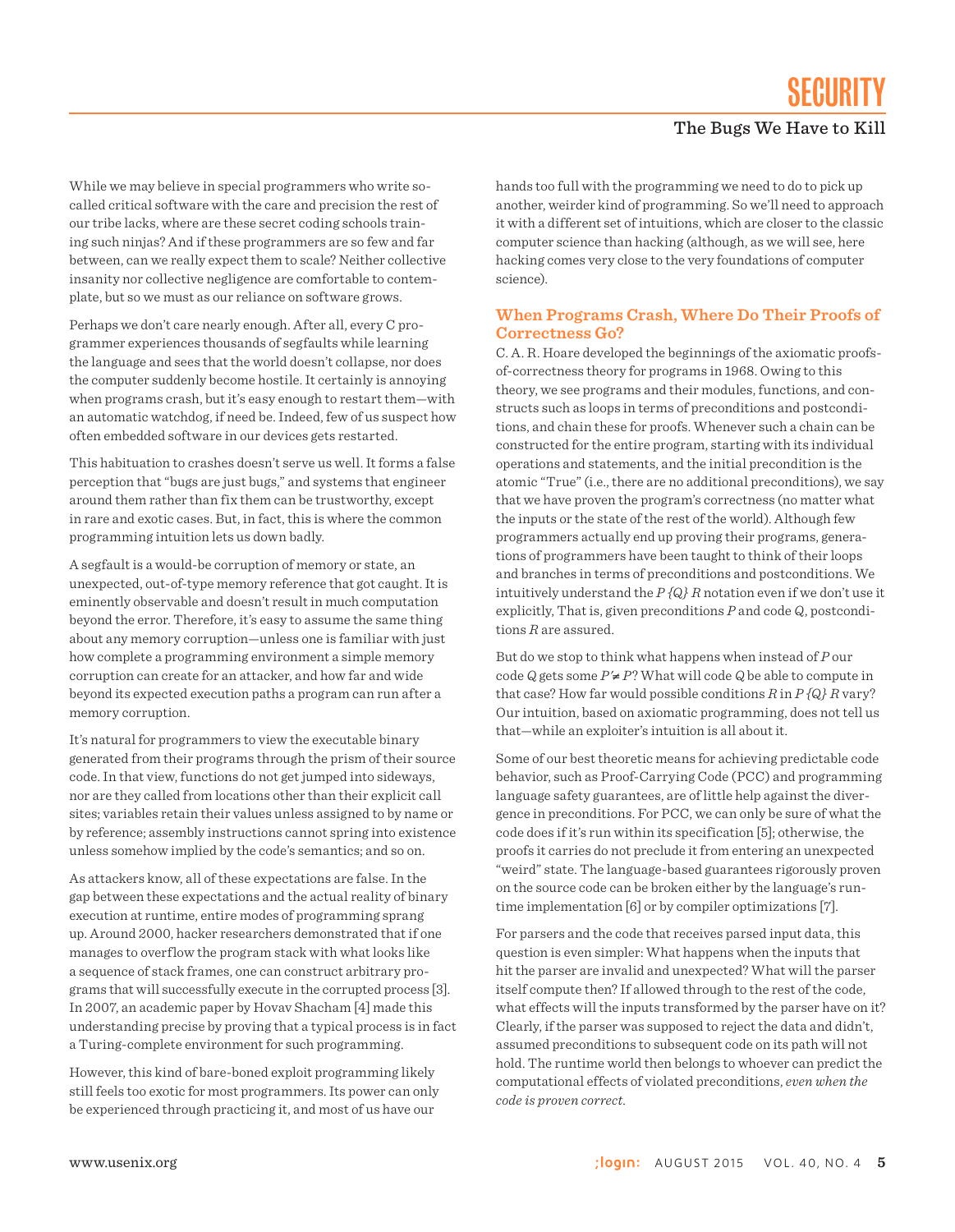It gets worse. Suppose we have a program that implements a simple finite state machine that responds to an input language. What happens when this code is fed inputs not in this language? Will the program still behave like a finite state machine, or will it present a much richer programming model to the attacker able to feed it custom-crafted inputs?

#### *Accidentally Turing-Complete*

The answer is most certainly "yes." Software and even firmware intended as automata with limited, specialized purposes have been shown to actually play the role of a universally programmable Turing machine to attacker's inputs, which, for all their syntactic peculiarity, acted as programs for these machines. These inputs didn't even need to be malformed; either buffer or integer overflow bugs were similarly not a necessity.

For example, the standard ELF relocation code provided by the Linux dynamic linker and present in any dynamically linked process is driven by the relocation metadata present in every ELF executable. This code is meant to patch up the addresses in code that is loaded into a different address range than it was linked for—as a means of ASLR protection, for example, or simply because a previously loaded library already occupies part of the original address range—but it is capable of much more. In fact, craftily prepared well-formed metadata entries can make it carry out any computation at all, as if that code were a virtual machine and the relocation entries its bytecode [8]! This code was never meant nor written for such generality, but it can achieve it nevertheless [9].

What we think of as hardware is not far behind. For example, we trust the isolation of our processes to the x86 MMU, and we imagine it as a fairly simple mechanism that sets up our page tables on exec(), manages them on context switch, and translates every memory reference. Clearly, in this translation a finite automaton is involved, but in fact the MMU features are so rich that the configuration tables it interprets can be used to program anything—any Turing-complete computation [10]! Again, the MMU's logic was designed for a specific purpose, and great effort is spent on validating its correctness—but it turns out that it can do so much more than intended, with no bugs involved. Due to its feature-richness, merely well-formed crafted inputs suffice.

In short, computer security appears to have its very own parallel to Arthur Clarke's observation that "Any sufficiently advanced technology is indistinguishable from magic," namely, "Any sufficiently complex input format is indistinguishable from bytecode; the code receiving it is indistinguishable from a virtual machine."

The latter observation, of course, accords very well with the exploiters' everyday experiences. So long as the inputs are complex enough, and the software is correspondingly complex, there will be crashes, and some of these crashes will lead to full control of the receiving software.

The trick is putting these observations together and realizing what goes wrong. In full accordance with Clarke's laws, exploit developers lead in this exploration, because "The only way of discovering the limits of the possible is to venture a little way past them into the impossible." Indeed, in the programmers' mental models of their environments, exploits are supposed to be the impossible—and yet they exist.

The irony of these models is that the computational model of the general purpose computing, the Turing machine, was a proof of insolvability, the impossibility of programming certain tasks due to the richness of the platform itself. The simplest of these is a particular kind of static analysis, a general algorithm for deciding statically whether a program would halt. The difficulty of this problem is by no means a fluke: according to Rice's Theorem, general algorithms for deciding other "non-trivial" properties of programs are in the same boat. This is not to say that static analysis of programs is hopeless but, rather, that it is hard, and this hardness is a matter of natural law that would not just yield to cleverness or extravagantly massive investment. As Geoffrey Pullum put it in his "Scooping the Loop Snooper" [11]:

*No general procedure for bug checks will do.* Now, I won't just assert that, I'll prove it to you. I will prove that although you might work till you drop, you cannot tell if computation will stop.

You can never find general mechanical means for predicting the acts of computing machines; it's something that cannot be done. So we users must find our own bugs. Our computers are losers!

...

This puts paid to the hope of exhaustively automating static security analysis for the kind of code that we most often write and use. Yet it is Turing's insights and his model of computing an answer to Hilbert's tenth problem—that form the basis for most computers we know. Our software is just a layer on top of this totally flexible computer, and unless this software presents very simple parsers, that software is also likely to be totally flexible and cannot be proven to be secure—unless we programmers take great care to not use the full extent of this power and flexibility, and purposefully keep ourselves to simpler models that can be proven and verified.

#### **Can We Verify Our Way Out of This Mess?**

Maybe. First, we need to define the problem in a way that program verification tools can help. Then we need to pick a simple enough model of what parsing is and stick to it in our implementation.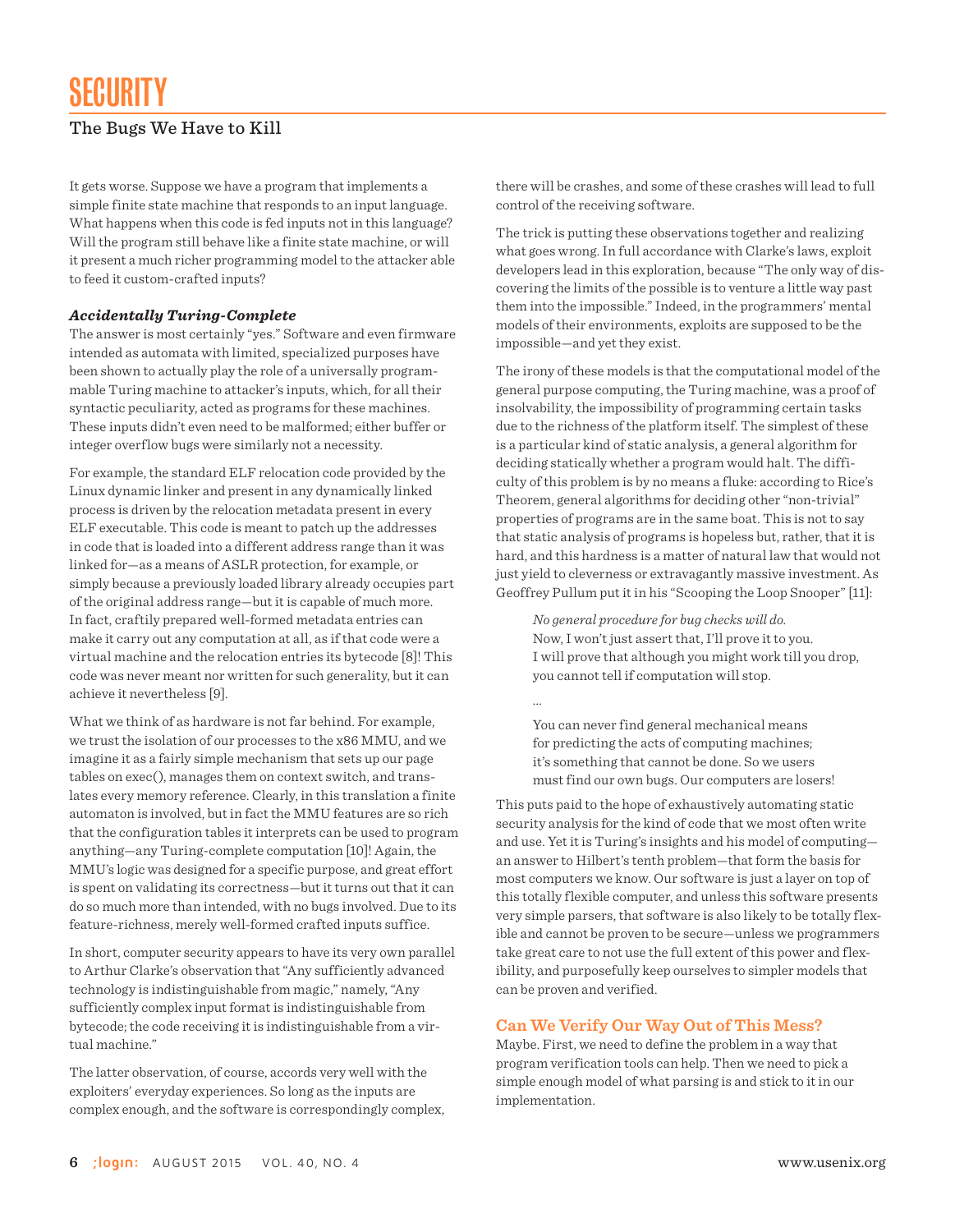Thus the long answer is, verification of parsers will help only if we co-design data formats and code that parses them. Parsers must create the preconditions for the rest of the proof; thus they should be the simplest machines possible to ease effective verification. If you think this is a solved problem, it isn't. Quoting again from Koprowski and Binsztok,

In the recent article about CompCert, an impressive project formally verifying a compiler for a large subset of C, the introduction starts with a question "Can you trust your compiler?" Nevertheless, the formal verification starts on the level of the [Abstract Syntax Tree] and does not concern the parser. Can you trust your parser?

So how simple is "simple"?

## *Be Simple and Definite about What You Receive!*

When software gets exploited by inputs—its execution takes a path it was never meant to take because of consuming the input data—it is obvious that the data is driving it to do so. But, in fact, although it may be less obvious, the data is driving the software even when it executes as expected. "The illusion that your program is manipulating its data is powerful. But it is an illusion: The data is controlling your program." [12]

This means that we should look at the data itself as a program and model the parser code consuming it as an automaton driven by it. Then, so long as we keep this automaton simple, we can prove and verify its behavior on all possible inputs. We have the mathematics for it and a hierarchy of such automata by simplicity and power.

For example, consider a regular expression. We think of them as implemented by finite automata we can draw with circles and arrows, and emulate their execution by moving a coin from one circle to another along the arrow marked with the character we consume from the input string [13]. But then the string is what drives this automaton from state to state; it's the program for the automaton. The same is true for pushdown automata. It is obvious for a Turing machine: whatever goes on the tape is the program and is the input at the same time.

Regular expressions seem to be everyone's favorite way of validating inputs in scripting languages. This can be just right or can go horribly wrong, depending on the language of inputs one is trying to validate. Matching a regular language of inputs, one that consists of all strings matched by a regex anchored at the start and at the end of the string, would be just right. Of course, such languages work best for the data structures with no or limited nesting; for those like HTML or JSON that allow arbitrary nesting of their elements, it can go horribly wrong [14]. Validating arbitrarily nested HTML with regexes is a classic mistake, made by both novice Web developers and the designers of anti-XSS protections in IE 8 [15]. The mathematical reason for this world of XSS fail is simple: such languages are context-free or context-sensitive, and require at least a pushdown automaton to match them.

The purpose of the parser as a protector of the rest of the code is to match the correct inputs and drop the incorrect ones (without getting exploited itself, obviously). So we need to start by defining the language of the valid inputs, and then write the parser as the consuming automaton of the type we can validate. Usually this means keeping the input language regular or context-free, and using a regex (a finite state machine) or a pushdown automaton, respectively. We've seen how to safely approach what the parser consumes—but what about its outputs?

#### *Types to the Rescue*

To verify parsers, we need to first write their specifications. It's easy to say that parsers must consume strings, any strings, and reject those that are invalid or unexpected. But how can we describe what parsers must produce? What kinds of assumptions on input that passes the parser would be helpful for both ordinary programmers and the proof engineers seeking to verify their code?

This question goes back to the foundations of type theory. For example, the plight of the programmer who must rely on assumptions assured by the previous code was the subject of James Morris, Jr.'s "Types Are Not Sets" in 1973: "[The programmer] could begin each operation with a well-formedness check, but in many cases the cost would exceed that of the useful processing." Just as relevant to the programmers today as it was then!

The job of the parser then becomes clear once we see it from the type-theory angle. The parser eliminates strings; it introduces other objects of types that have to do with the program's semantics. The rest of the program assumes that these objects are well-typed; the parser is their constructor that builds them from the strings it consumes.

Parser bugs, then, generally come in two flavors: the parser code, instead of rejecting an invalid input, provides an attacker with a virtual execution engine for exploits, or the objects it constructs are not the type expected by the rest of the code. The former often occurs whenever the parser allocates and copies memory based on a value in user input it has neither fully parsed nor checked for consistency. Various integer overflows in X.509 and other ASN.1-based formats are examples of the latter: instead of the syntactically correctly encoded Bignum unbounded integer, the parser creates a bounded platform-default Fixnum [16]. So it is with Apache and Nginx chunked-encoding vulnerabilities, discussed later.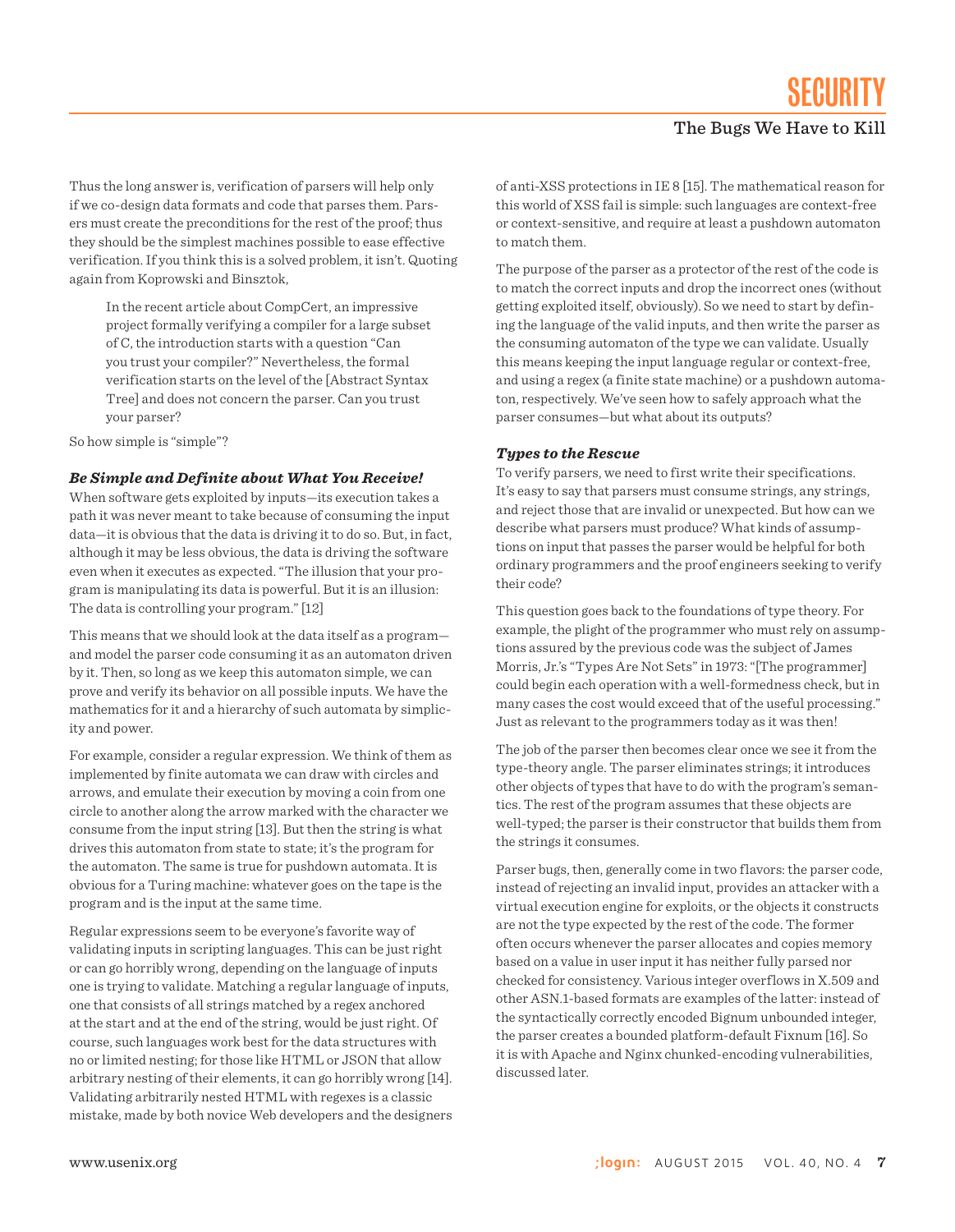#### **Format Foibles, Protocol Peeves**

Exploiter intuition has long singled out certain syntactic features as the breeding grounds for parser vulnerabilities. Given the choice between constant-length and variable-length fields, the exploiter's money would be on the latter; several-length fields that must agree for the message to be valid up the ante. A typical memory corruption scenario with such protocols involves copying some elements of input into buffers sized and dynamically allocated based on values supplied in the same input—and lying, to cause a buffer overflow. Although it's easy to blame such bugs on the implementers' negligence, it's undeniably the syntactic complexity of the underlying protocols that makes an implementer's mistake both more likely to happen and harder to catch.

Generally speaking, the more context a parser must keep to correctly parse the next element of the message, the more likely it is to get it wrong; the more complex the relationship between already parsed syntax elements and the remaining ones, the more likely an unchecked, unwarranted assumption is to slip through. Looking at the problem through the program proof lens, we can see the rapid accumulation of preconditions in contextsensitive protocols; however, the Internet—with its scale such that if a coding error can be made, it will be made—has a much more direct way of steering us towards regular and context-free formats.

In the Internet Protocol's early days, the variable-length IP options tacked on behind the constant-width IP header fields were considered essential. These days, their mere presence in a packet is enough for many firewall configurations to regard it as suspicious or to drop it outright. This happened for a good reason: IP option parsing bugs have plagued 1990s stacks (including firewalls like Raptor CVE-1999-0905 and Gauntlet CVE-1999-0683, which they caused to freeze or crash), made a few impressive appearances such as CVE-2005-0048 in the 2000s, and recently resurfaced as the "Darwin Nuke" kernel panic CVE-2015-1102 in Mac OS 10.10.2. Accordingly, the Internet de facto converged on the simpler constant-width IP header, a regular language—not by standard, but by a "rough consensus of firewalls."

Of course, any gains from this subsetting of IPv4 have been offset by the advent of IPv6 with its chains of variable-length Extension Headers, including nestable fragmentation headers. While concerned ASes filter and drop up to 40%(!) of certain kinds of IPv6 packets, newer RFCs call for limiting the allowed variations in header order and combinations [17]. This subsetting-by-firewall of IPv6 to a simpler grammar will likely continue.

The situation with the core trust infrastructure of the Internet, the X.509 PKI standard, is hardly more encouraging than that of IPv6. The wide variety of ways to represent basic data types such as integers and strings allowed under the ASN.1 Basic Encoding

Rules (BER) makes parsing X.509 certificates and related data something of a guessing game as to what other implementations might mean; the "PKI Layer Cake" effort revealed over 20 ways that different SSL/TLS implementations could interpret the same data in the certificate—including the Common Name! Thus a CA granting a certificate signing request for what looks like an innocuous domain could in fact create a certificate seen by the browsers as that of a different, high-value domain name. This abundance of differences is not surprising, since establishing equivalence of parsers is in fact a problem that becomes undecidable beyond a certain syntactic complexity, which X.509 significantly exceeds. Given the choice between ASN.1-based formats, the simpler DER and other encoding rules that fix respective canonical ways to represent each data type should be definitely preferred over BER, but complexity is the dark energy of the Internet: once created, it never goes away.

Speaking of SSL/TLS, the past year has been rich in famous SSL/TLS parser bugs. It wasn't just the infamous Heartbleed CVE-2014-0160; the GnuTLS Hello bug CVE-2014-3466 and Microsoft's Secure Channel bugs under CVE-2014-6321 demonstrate that the misery of complex input syntax really loves company.

While XML-based document formats are a definite improvement over the older binary ones, allowing a simple context-free subset to represent tree-like documents with recursively nested objects, the full XML specification still strays far enough from syntactic simplicity. Not surprisingly, the same elements, such as entities that introduce context-sensitivity to XML serve as a major source of its over 600 associated CVEs. By contrast, a simpler JSON, whose syntax would be context-free except for the requirement that its dictionary keys be unique, scores only about 60 CVEs; anecdotally, JSON parsers seem to be ahead of the game.

However, the Web has offset the simplicity that it promised in formats by an enormous explosion of computational power exposed to attacker inputs. Ubiquitous JavaScript ensures that the document one's client renders may have absolutely nothing to do with what one receives, precluding any kind of meaningful static analysis before rendering; instead of separating benign sheep from the malicious goats, the client has to put its trust into its sandbox being inescapable. And if this weren't bad enough, the combination of HTML5 and CSS in modern browsers already gives rise to programming models strong enough to exfiltrate one's passwords [18]. One may hope that such computations are accidental, but the demonstration that HTML and CSS3 are actually Turing-complete [19] leaves little hope that they will remain exotic or can be easily contained.

Chances are that we may need to rethink both the data formats and the computation models of the Internet before the mass of unwanted computation forces us into walled gardens of servers and peers somehow "trusted" not to poison our software.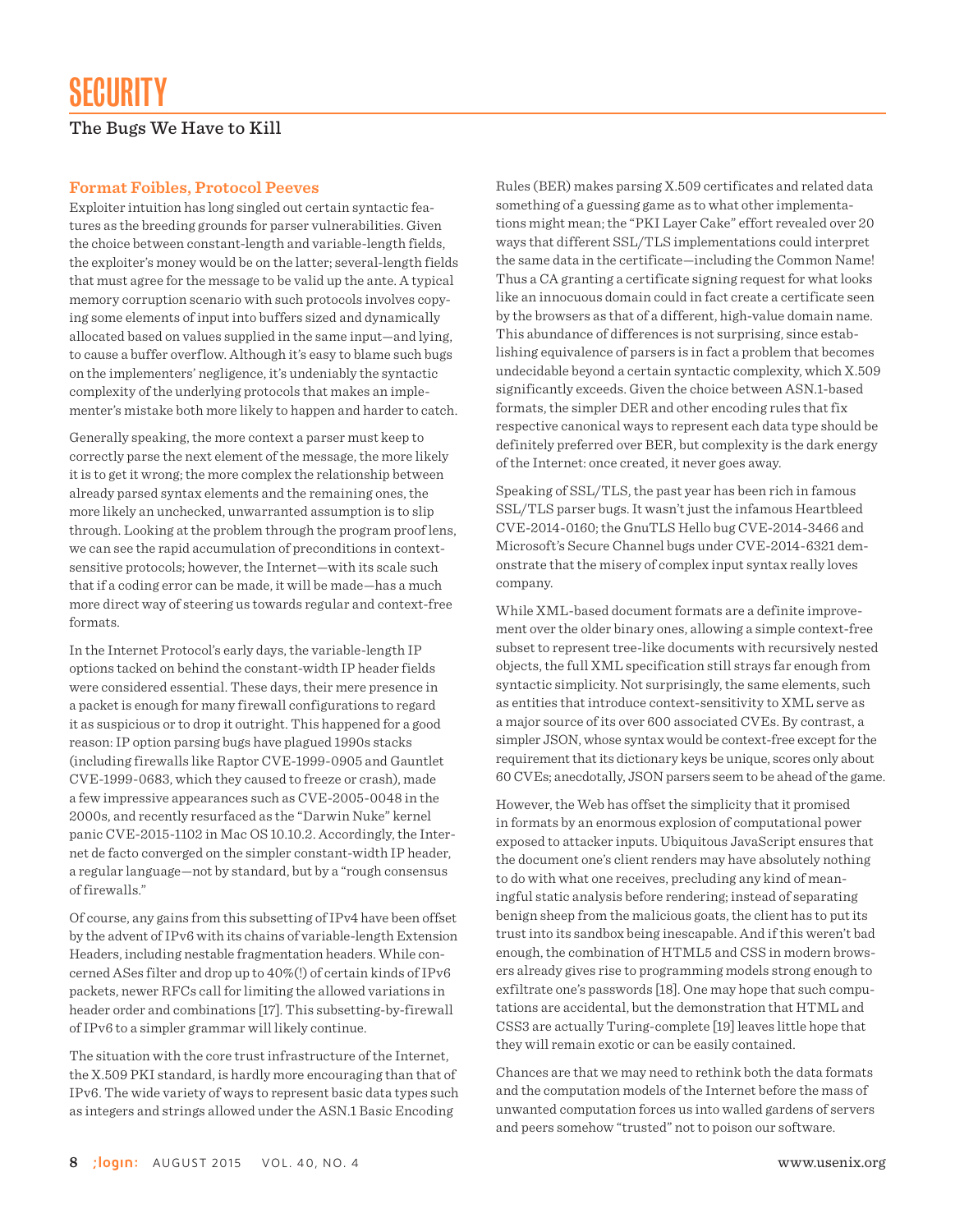#### **Where Are We Now?**

Decades of frustration have taught us to not roll our own crypto libraries. Although legacy crypto libraries are still complex and hard to use, new and simpler ones are just now emerging, like NaCl [20]. The Iron Age of crypto may be finally dawning on us.

With parsing, it's arguably worse. We are still in the Stone Age of parsing, despite a promising glint of Bronze and Iron here and there, or even an occasional laser beam. All across production programming, "rolling your own parser for speed" still reigns rather than raising skeptical eyebrows. Parser generators exist, but aren't seen as a vital necessity for input-handling code in either office document applications, messaging protocols, network stacks, or elsewhere; in short, their use cases are deemed limited rather than universal. Verified parsers are extremely rare; a majority of parsers are pwned-by-design, not least those we use in our cryptography.

One can continue blaming developers who don't "program securely" or fail to "validate inputs" (and some still do). However, a closer look at the nature of parser exploitation suggests this may be blaming the victim. Syntactically complex, context-sensitive protocols may in fact require the programmer to solve undecidable problems to create secure programs, an impossible feat.

As with all other kinds of engineering, the way forward lies in understanding which problems are impossible and which are merely hard, and not confusing the two. After all, every kind of engineering in the physical world works around its own impossibilities: conservation of energy and momentum, laws of thermodynamics, quantum-scale indeterminacy effects, and so on. Yet how sure can we be that random software engineers would so readily name the hard natural-law limits of their trade as physical engineers would?

It would be naive to expect that software engineering has no such limitations. Indeed, computability theory and complexity theory bring them to light. Nowhere do these limitations manifest themselves so cruelly as in our inability to predict computation. This inability is what we colloquially know as insecurity: we cannot trust our computers to stick to the computations we expect in the presence of inputs we don't control.

#### **Building a Secure(r) Parser**

We know the execution models for consuming inputs in which we can predict computation and protect it: these tend to be regular or context-free. We also know that context-sensitive and richer input languages harbor undecidable problems. As usual, the cure for an impossibility revealed by science is more science. In the case of parsers, we are lucky: we already have the mathematical models and the rough split of tasks into the possible and the impossible.

Our programming must follow these models and stay within the safe protocol designs that do not pose undecidable problems as requirements for "securing" them—that is, being able to automate testing of their implementations and reasoning about the possible courses their computations can take. For all the seeming flexibility and extensibility benefits of more complex protocols—and, respectively, more powerful computation models—building on them is like building on quicksand.

There is an important caveat for parsers explicitly hand-coded as finite automata, however: it should be clear from the code what kind of valid input any given part of it expects, and what syntactic construct it is responsible for parsing. For example, Nginx implements its parser of HTTP headers as a large handcoded automaton (2300+ lines of C code, 57 switch statements, 272 single-character case statements). In 2013, it was found to incorrectly parse the chunk lengths in the HTTP chunked encoding (CVE-2013-2028), producing negative (signed) integers for large hexadecimal chunk lengths—exactly the same issue that was discovered for Apache in 2002 (CVE-2002-3092). It took over 11 years to find that bug in Nginx—and if you try looking through Nginx's ngx\_http\_parse.c to find where the chunk length is actually parsed, you will see why.

If the expected valid input is not intelligible from the code, finding bugs in it can take forever. In our experience, parsers whose code resembles the grammar of their expected inputs tend to do best. The Parser Combinator style of programming makes writing such code easy—and, although it was developed in functional languages such as Scala and Haskell, it's quite possible to use it in C/C++ and other languages as well. The Hammer parser construction kit is meant to demonstrate this; it requires no background in functional languages to use [21].

#### **Help Me, Verifiable Parser, You Are My Only Hope!**

When we look to the future of computers, what can we expect? Almost all kinds of programs will need to handle remote, untrusted inputs. The trend to connect everything and anything seems unstoppable; the "Internet of Things" and "cloud computing" (i.e., running trusted components of programs on remote systems) may only be its first wave.

Visions of self-driving cars, smart homes, and computerized medicine project from the current state of computing power, but not its trustworthiness. The only sustainable way to achieve these visions without an exploding attack surface is to make sure that all these programs exposed to hostile inputs can't be trivially exploited or disrupted by them. And if encrypted tunnels seem to be an answer, consider just how vulnerable the code base of our cryptographic infrastructure is to non-cryptographic attacks related to mere parsing of padding, PKCS message formats, and X.509 certificates.